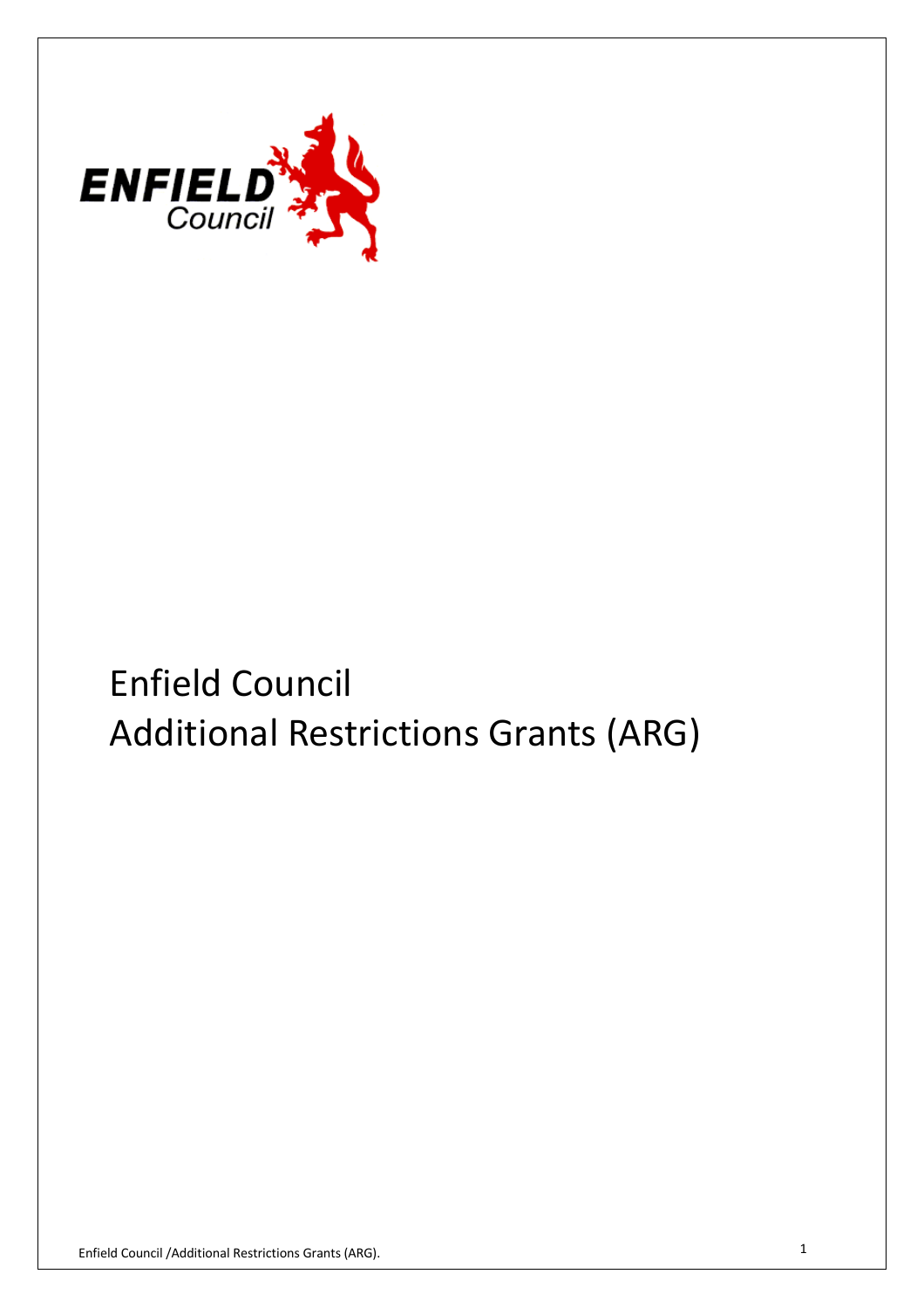#### **Contents**

| 1.0  |                                                                                 |  |
|------|---------------------------------------------------------------------------------|--|
| 2.0  |                                                                                 |  |
| 3.0  |                                                                                 |  |
| 4.0  |                                                                                 |  |
| 5.0  |                                                                                 |  |
| 6.0  |                                                                                 |  |
| 7.0  |                                                                                 |  |
| 8.0  |                                                                                 |  |
| 9.0  |                                                                                 |  |
| 10.0 |                                                                                 |  |
| 11.0 | Taxation and the provision of information to Her Majesty's Revenues and Customs |  |
|      |                                                                                 |  |
| 12.0 |                                                                                 |  |
| 13.0 |                                                                                 |  |
| 14.0 |                                                                                 |  |
|      |                                                                                 |  |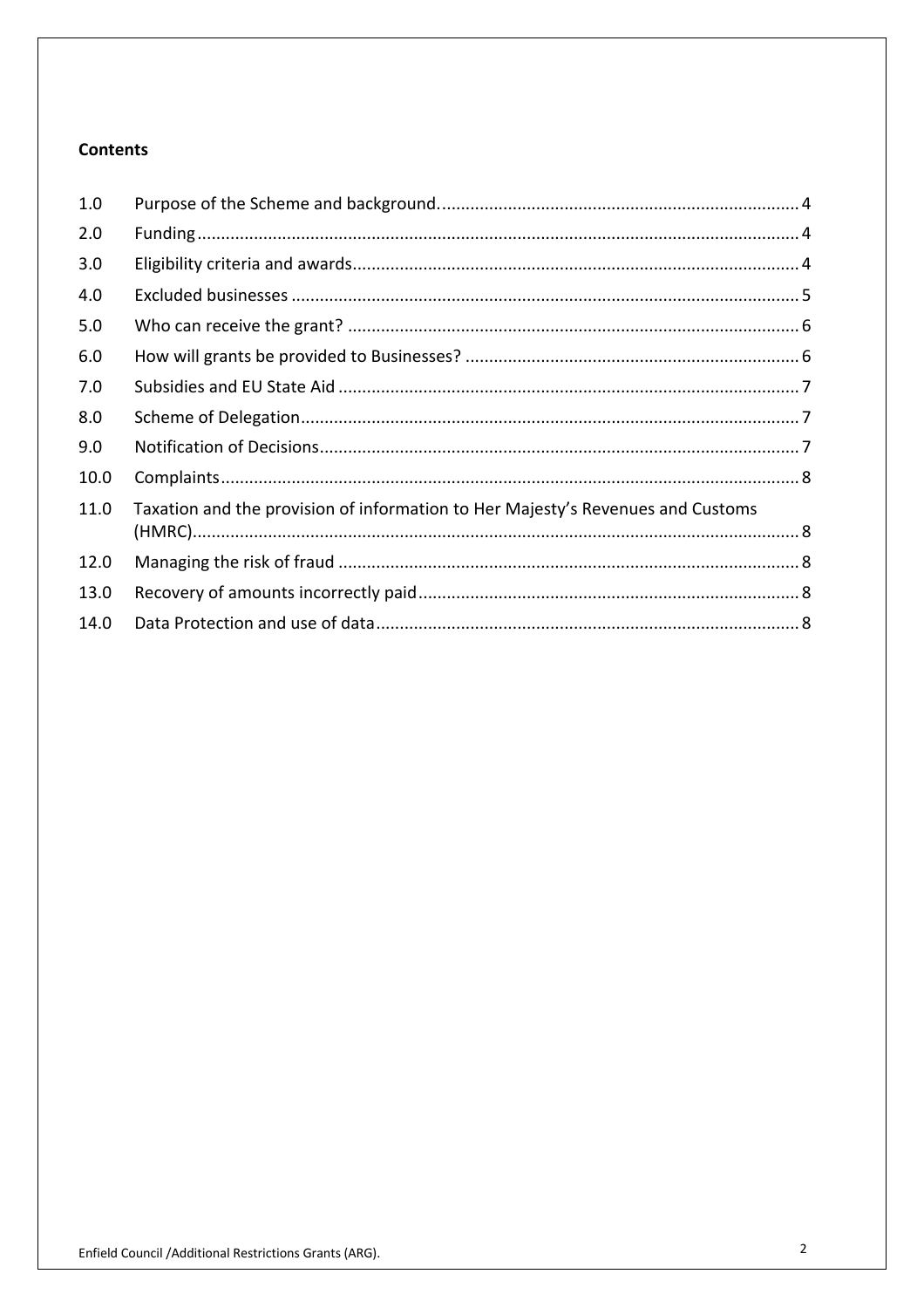#### **Definitions**

The following definitions are used within this document:

 **'Additional Restrictions Grant (ARG)'** means the additional funding provided by Government.

 **'COVID-19' (coronavirus);** means the infectious disease caused by the most recently discovered coronavirus;

 **'Department for Business, Energy & Industrial Strategy (BEIS)**'; means the Government department responsible for the scheme and guidance;

 '**Omicron Hospitality and Leisure Scheme';** means the mandatory business grants scheme announced on 30<sup>th</sup> December 2021;

 **'Rateable Value';** means the value ascribed to the hereditament on 1st April 2017 and shown in the local rating list on 30<sup>th</sup> December 2021;

 **'Ratepayer'**; means the person who will receive the grant will be the person who, according to the Council's records, was the ratepayer liable for **occupied** rates in respect of the hereditament at the date of the local restrictions;

 **'Subsidies';** means the replacement for state aid subsidy obligations set out in the Trade and Cooperation Agreement (TCA) with the EU;

 **'State Aid Framework';** means the Temporary Framework for State aid measures to support the economy in the current COVID-19 outbreak published on 19 March 2020; and

 **'Temporary Framework for State aid'**; means the same as the '**State Aid Framework'**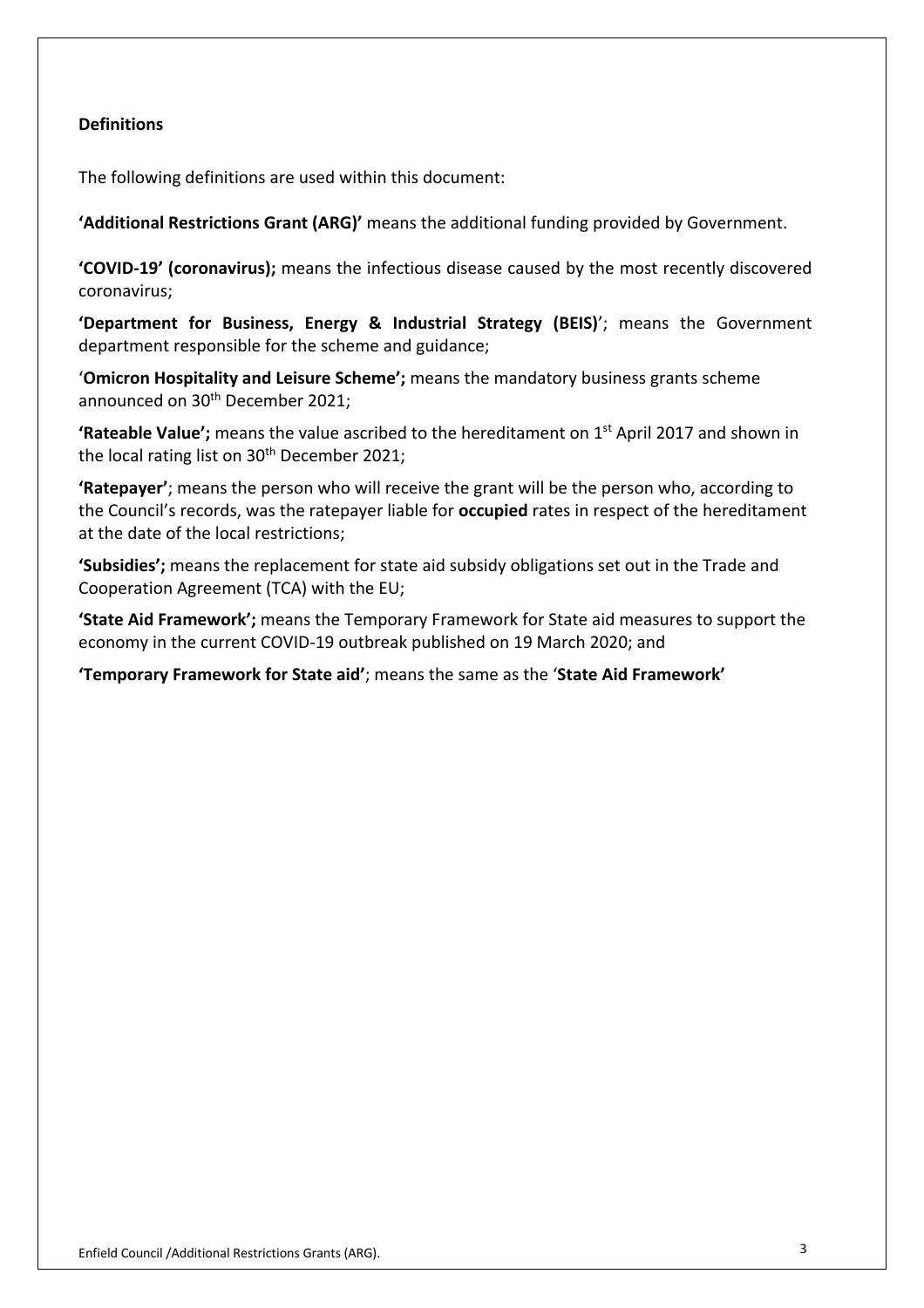## **1.0 Purpose of the Scheme and background.**

- $1.1$  Additional Restrictions Grant Omicron Scheme (ARG). The Council, as the Business Rates Billing Authority is responsible for payment of these grants. The purpose of this document is to determine eligibility for a payment under the Council's
- $1.2$ announcement made by the Treasury on 21<sup>st</sup> December 2021 and the Omicron Hospitality and Leisure Grant guidance on 30<sup>th</sup> December 2021. Both relate to an economic support package designed to support businesses that are experiencing difficulties because of the Omicron variant, and the dual impact of staff absences and lower consumer demand. This discretionary grant scheme has been developed by the Council in response to an
- 1.3 Whilst the awarding of grants will largely be at the Council's discretion, the Department for Business, Energy & Industrial Strategy (BEIS) has set down criteria which **must** be met by each business making an application.
- 1.4 Funding under the Additional Restrictions Grant (ARG) scheme is only available for the  $2021/22$  financial year and all grants will be paid by  $31<sup>st</sup>$  March 2022 in accordance with Government guidance.
- 1.5 This ARG scheme will provide assistance to, and support certain eligible businesses that may have been severely impacted by restrictions due to the Omicron variant. The scheme is primarily designed for businesses who are not able to receive the mandatory Omicron Hospitality and Leisure grant scheme.

# **2.0 Funding**

- 2.1 Under the Additional Restrictions Grant Scheme (ARG) provisions, local authorities have received limited funding from Central Government.
- $22$  reduce the awards available or to close the scheme. In view of that, should funding be exhausted, the Council reserves the right to either

# **3.0 Eligibility criteria and awards**

#### **Eligibility criteria**

- $3.1$  descriptions shown below and who are **not** able to receive any award under the mandatory Omicron Hospitality and Leisure grant scheme. Grants under this ARG scheme will cover those businesses, which fall within the
- $3.2$ For the purpose of this scheme the businesses as defined as:
	- **Garages and MOT test centres**: Businesses that are wholly or mainly for the repair of motor vehicles and the provision of MOTs;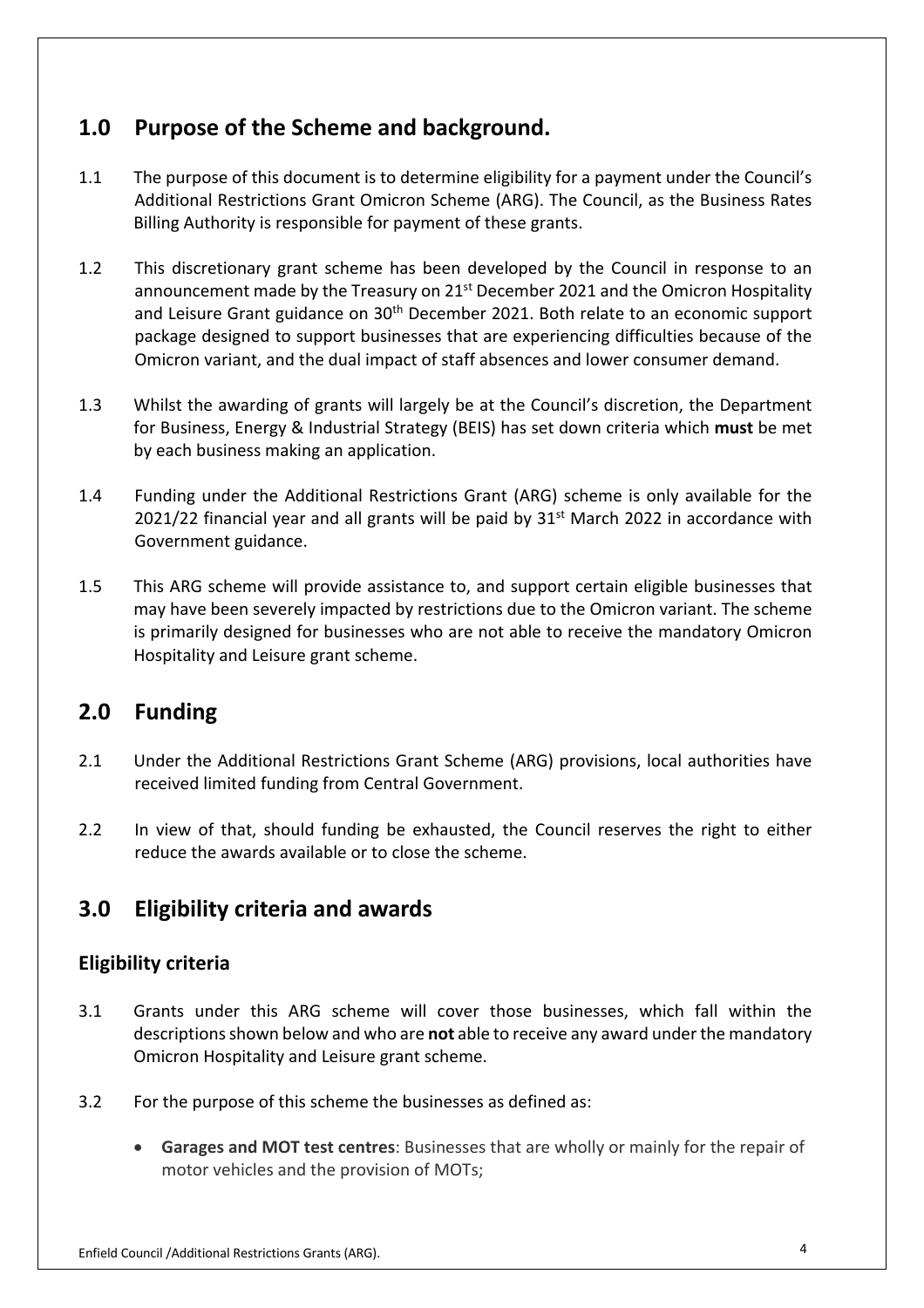- • **Factories**: Businesses that are producing goods or materials, or subjecting those good or materials to a process;
- • **Warehouses**: Businesses who operate from premises which are wholly or mainly constructed or adapted to provide storage;
- • **Hairdressers, Barbers and Hair and Beauty**: Businesses which are wholly or mainly for the provision of in person services relating to hair and beauty; and
- • **Travel agents**: Businesses which are wholly or mainly for the provision of holidays, holiday packages, travel, and experiences. This will exclude any business that primarily is based online, and the business will need to demonstrate that sales are generated wholly or mainly from the visiting members of the public. Coach tour operators and bus storage depots will be excluded from this grant.
- $3.4$  indicate eligibility for an award under this scheme. The receipt of a grant in previous schemes including previous versions of the ARG, will not
- $3.5$  impact of the Omicron variant and require grant funding to meet unavoidable business All businesses will need to provide evidence that they have been severely affected by the costs.
- $3.6$  sufficient funds to support businesses not listed above. Due to the low amount of finance provided by Government, the Council is unlikely to have

#### **Awards**

- 3.7 The Council, in taking decisions on the appropriate level of grant, will take into account the following criteria:
	- (a) the level of fixed unavoidable costs of the business;
	- (b) the number of employees the business has;
	- (c) whether the business has fixed business premises or is 'homebased';
	- (d) whether it is able to trade online; and
	- (e) the scale of losses due to the Omicron variant.
- $3.8$  grant will be paid in respect of premises that are unoccupied. The business must have been trading at 30<sup>th</sup> December 2021 and continue to trade and no
- 3.9 The amount of any award will be at the Council's discretion but is likely to be in the region of £1,000 to £3,000, where the impact of the Omicron variant has been evidenced.
- $3.10$  not provide direct business support, or to fund projects whereby Local Authorities or Precepting Authorities are the recipients. 3.10 ARG funding **cannot** be used as a wage support mechanism, for capital projects that do

#### **4.0 Excluded businesses**

- 4.1 The following businesses will **not** be eligible for an award:
	- (a) Businesses that have not been affected by the Omicron variant;
	- (b) Businesses that are not wholly or mainly based in the Enfield Council area;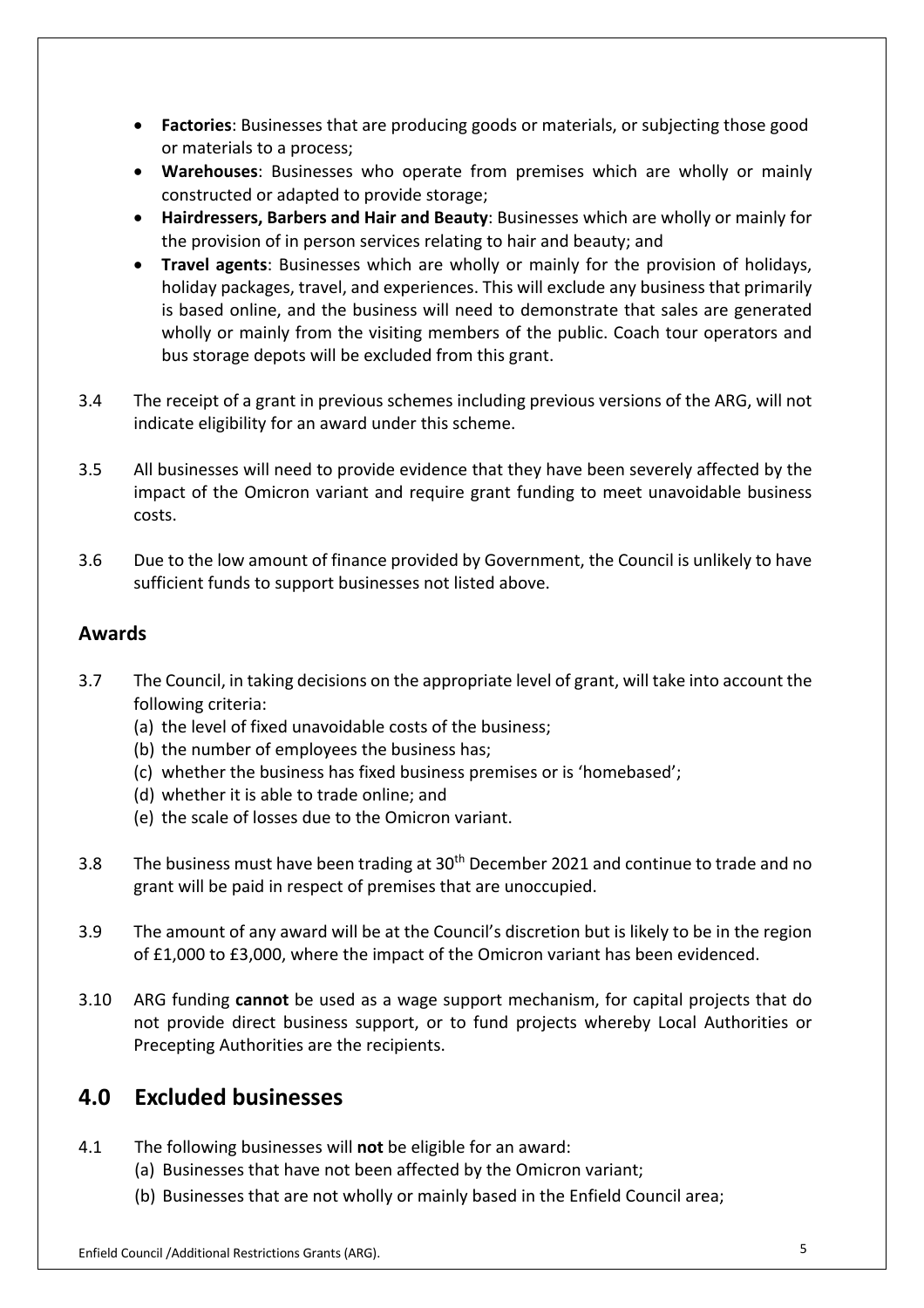- (c) Businesses that have chosen to close but not been required to, will not be eligible;
- (d) Businesses that are not currently trading;
- (e) Businesses which have already received grant payments that equal the maximum levels of subsidy as defined within this policy; and
- (f) Businesses that were in administration, are insolvent or where a striking-off notice has been made at the date of the local restriction or widespread national restriction.

## **5.0 Who can receive the grant?**

- 5.1 Government has stated that the person who will receive the grant will be the person who, according to the Council's records, was the ratepayer in respect of the hereditament at the effective date. Where there is no entry in the rating list for the business, the Council will have discretion to determine who should receive the grant.
- 52 is inaccurate, it may withhold or recover the grant. Where the Council has reason to believe that the information it holds about the applicant
- $5.3$  reserves the right to recover any grant incorrectly paid. 5.3 Where, it is subsequently determined that the records held are incorrect, the Council
- $5.4$  scheme, the Council will look to recover any grant paid and take appropriate legal action. Likewise, if any person is found to have falsified records in order to obtain a grant. 5.4 Where any business misrepresents information or contrives to take advantage of the

## **6.0 How will grants be provided to Businesses?**

- $6.1$  support the local community and economy. The Council's Additional Restrictions Grant (ARG) scheme will offer a lifeline to businesses who are struggling to survive during to the The Council is fully aware of the importance of these grants to assist businesses and COVID-19 crisis.
- $6.2$ Details of how to obtain grants are available on the Council's website: <https://new.enfield.gov.uk/services/business-and-licensing/covid-19-guidance-for>employers/#2
- $6.3$  applications can be made. Details are shown on the Council's website. A fixed application period or 'window' will be provided by the Council during which
- $6.4$ All businesses will be required to provide evidence confirming:
	- (a) that it is an official business (this would include home-based businesses from the sectors above);
	- (b) that it is based in Enfield; and in addition
	- (c) providing a bank statement to validate the business bank information
- $6.5$  and they should look to provide this, where requested, as soon as possible. The Council reserves the right request any supplementary information from businesses,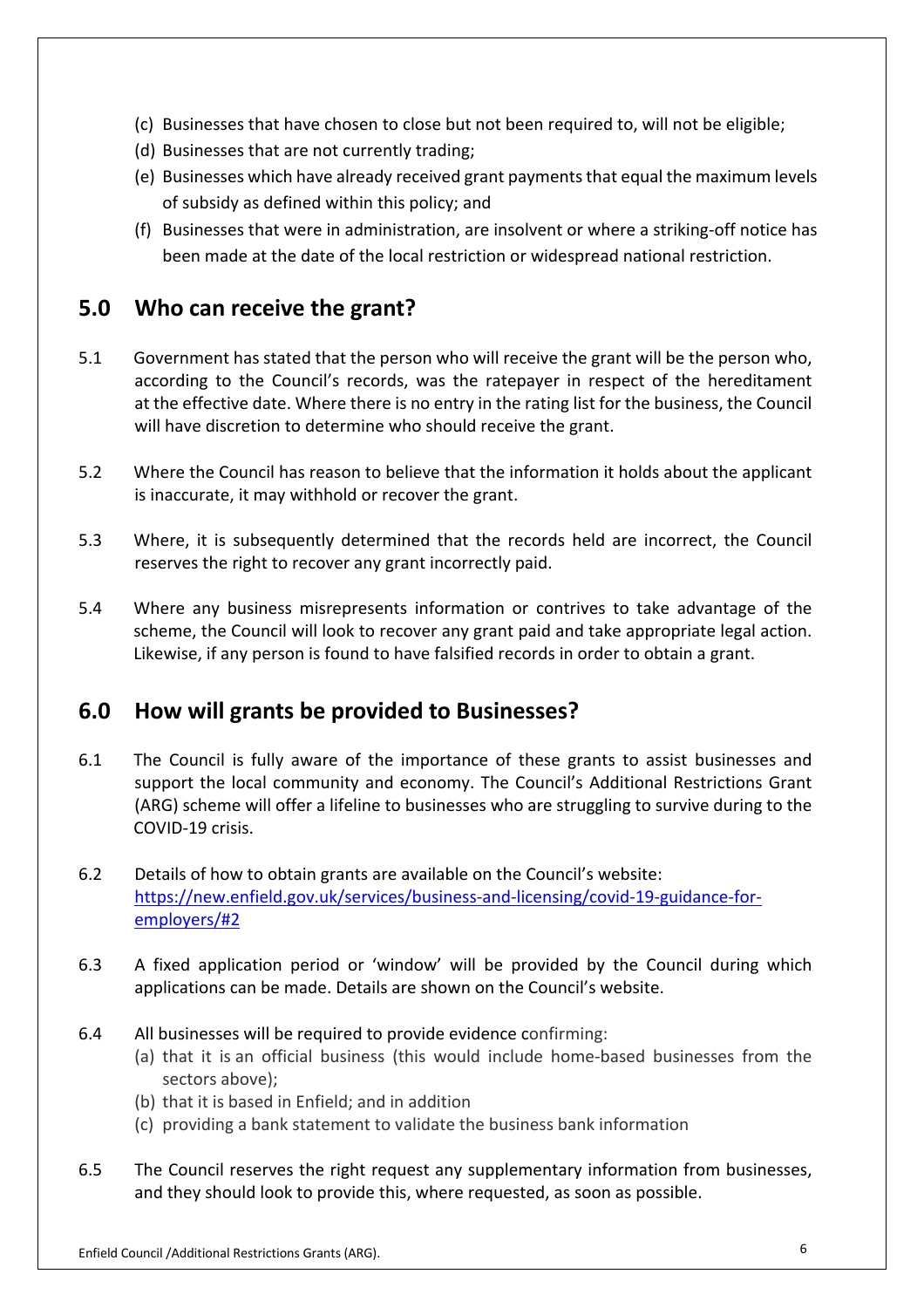6.6 duly completed application form is received via the Council's online procedure. 6.6 An application for an Additional Restriction Grant is deemed to have been made when a

# **7.0 Subsidies and EU State Aid**

- $7.1$  allowance limits, applicants are required to include any other De Minimis state aid or aid received under the EU Commission Temporary Framework for State Aid published on 19<sup>th</sup> March 2020. The applicant will be required to declare to the Council if they have received any other State Aid or Subsidy Allowances. 7.1 Grants under this Scheme will be given under one of the Subsidy Allowances. In calculating
- $7.2$  Allowances: The applicant may receive a grant under this Scheme using one of the following Subsidy
	- (a) Small Amounts of Financial Assistance Allowance: applicants may receive financial assistance of up to £335,000 in any three-year period, calculated over the current year and the two previous ones;
	- (b) Covid-19 Business Grant Allowance: applicants may receive financial assistance of up to £1,600,000. This allowance includes grants previously received under the Covid-19 business grant schemes and any State Aid previously received under the EU Commission's Temporary Framework;
	- (c) Covid-19 Business Grant Special Allowance: if the applicant has reached its limit under the Small Amounts of Financial Assistance Allowance and the Covid-19 Business Grant Allowance, it may be able to access a further allowance of funding. The applicant must meet a number of conditions before any subsidy can be received. Further advice is available on the gov.uk website.

## **8.0 Scheme of Delegation**

- 8.1 The Council has approved this scheme.
- $82$  to make technical scheme amendments to ensure it meets the criteria set by the Council and, in line with Government guidance. 8.2 Officers of the Council will administer the scheme and the Section 151 Officer is authorised

## **9.0 Notification of Decisions**

- 9.1 Applications will be considered on behalf of the Council by the Grants Team.
- $9.2$  email. A decision shall be made as soon as practicable after an application is received. All decisions made by the Council shall be notified to the applicant either in writing or by
- 9.3 The decision of the Council will be final.